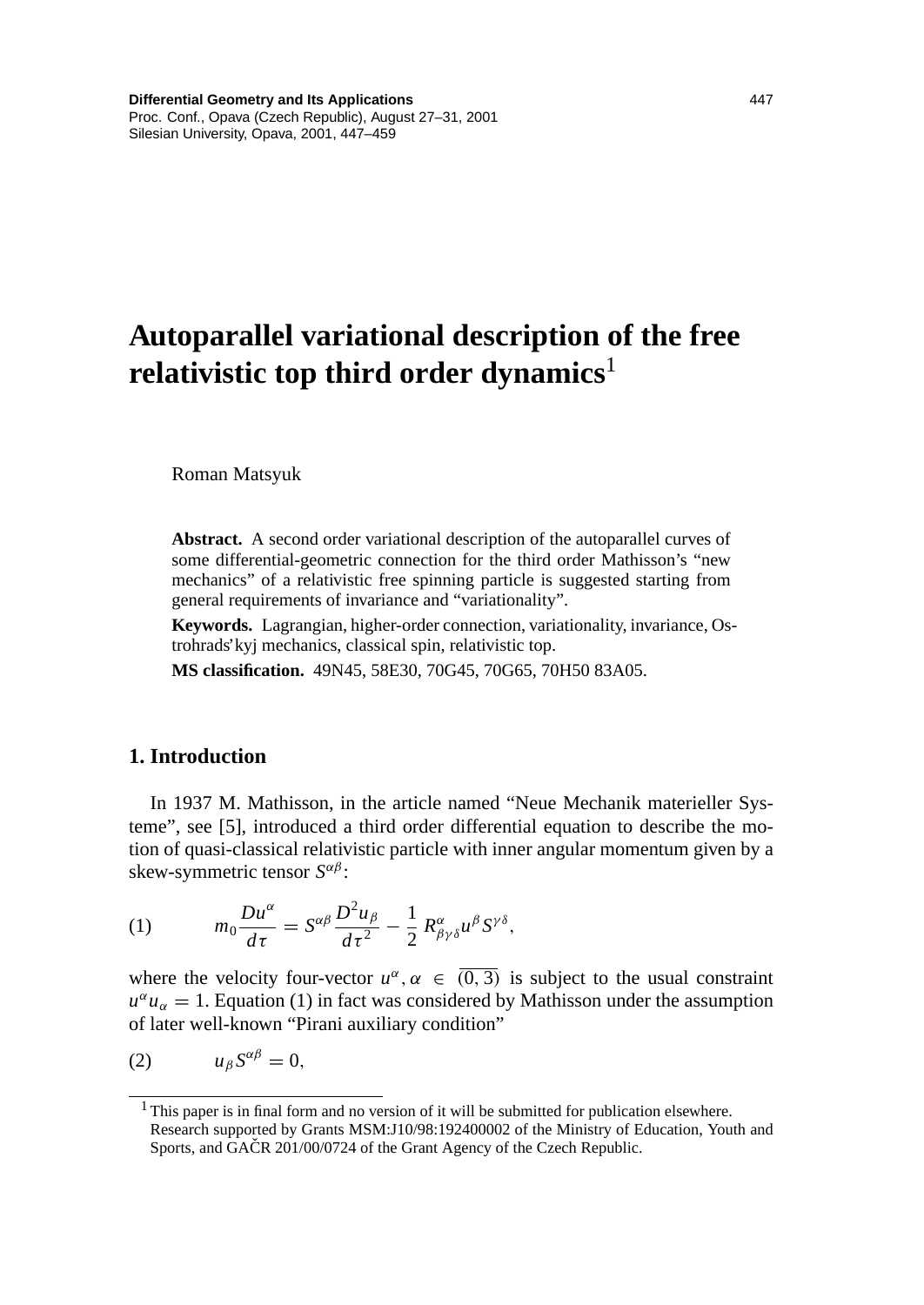which fixes one possible way of choosing the point of reference within the tube of world lines followed by different points of extended object with dipole angular momentum  $S^{\alpha\beta}$ . This way or that, one may pose the following question: what geometry is best suited for the description of physical particles with complicated internal structure? In presence of the gravitational field such geometry of course will incorporate the curvature tensor, but the other question arises then to invent a local model for such a future geometry.And with this approach in mind, we start with the pseudo-Euclidean space, endowed not only with the usual structure of geodesic straight lines, but also with some other structure, the autoparallel curves of which would satisfy also the unparametrized version of Mathisson's equation (1) with zero curvature tensor  $R^{\alpha}_{\beta\gamma\delta}$ .

The constraint (2) suggests the idea to introduce the spin four-vector

$$
s_{\delta} = \frac{1}{2\|\boldsymbol{u}\|} \varepsilon_{\alpha\beta\gamma\delta} u^{\alpha} S^{\beta\gamma},
$$

and it was proved in [6] and published in [7] that in terms of this spin vector the Mathisson equation (1) is equivalent to the following one (we put  $R^{\alpha}_{\beta\gamma\delta} = 0$ ):

(3) 
$$
\varepsilon_{\alpha\beta\gamma\delta}\ddot{u}^{\beta}u^{\gamma}s^{\delta}-3\frac{\dot{u}_{\beta}u^{\beta}}{\|\boldsymbol{u}\|^{2}}\varepsilon_{\alpha\beta\gamma\delta}\dot{u}^{\beta}u^{\gamma}s^{\delta}-m_{0}(\|\boldsymbol{u}\|^{2}\dot{u}_{\alpha}-\dot{u}_{\beta}u^{\beta}u_{\alpha})=0,
$$

subject to the constraint

$$
(4) \t s_{\alpha} u^{\alpha} = 0.
$$

And we recall that spin four-vector **s** is a constant vector along the word line of the particle as long as no gravitational field is considered.

The equation (3) does not change under arbitrary reparametrizations of the world line, i.e., under arbitrary local transformations of the independent variable  $\tau$ , the parameter, and because of that it is often said that the equation is presented in homogeneous form, or that it is parameter-independent.

Now, we set the following two-fold task:

1. invent a variational description for the equation  $(3)$ ;

2. try to add some parametrization to equation  $(3)$  in such a way that the (parametried) autoparallel curves of the corresponding second order connection would also satisfy (3) everywhere on the constraint submanifold (4).

## **2. Variationality**

As far as we are interested in the parameter-homogeneous form of a variational third-order equation that should be equivalent to the equation (3), and also as far as we intend to impose pseudo-Euclidean symmetry, it is convenient to work in the variables  $u^0 = 1$ ,  $v^i = u^i$ ,  $i \in (1, 3)$ ,  $x^0 = t$ , that is to pass to the manifold of *r*-th order contact elements in the manifold  $M = \{t, x^i\}$ . We note that pseudo-Euclidean transformations permute the variables  $t$  and  $x^i$ .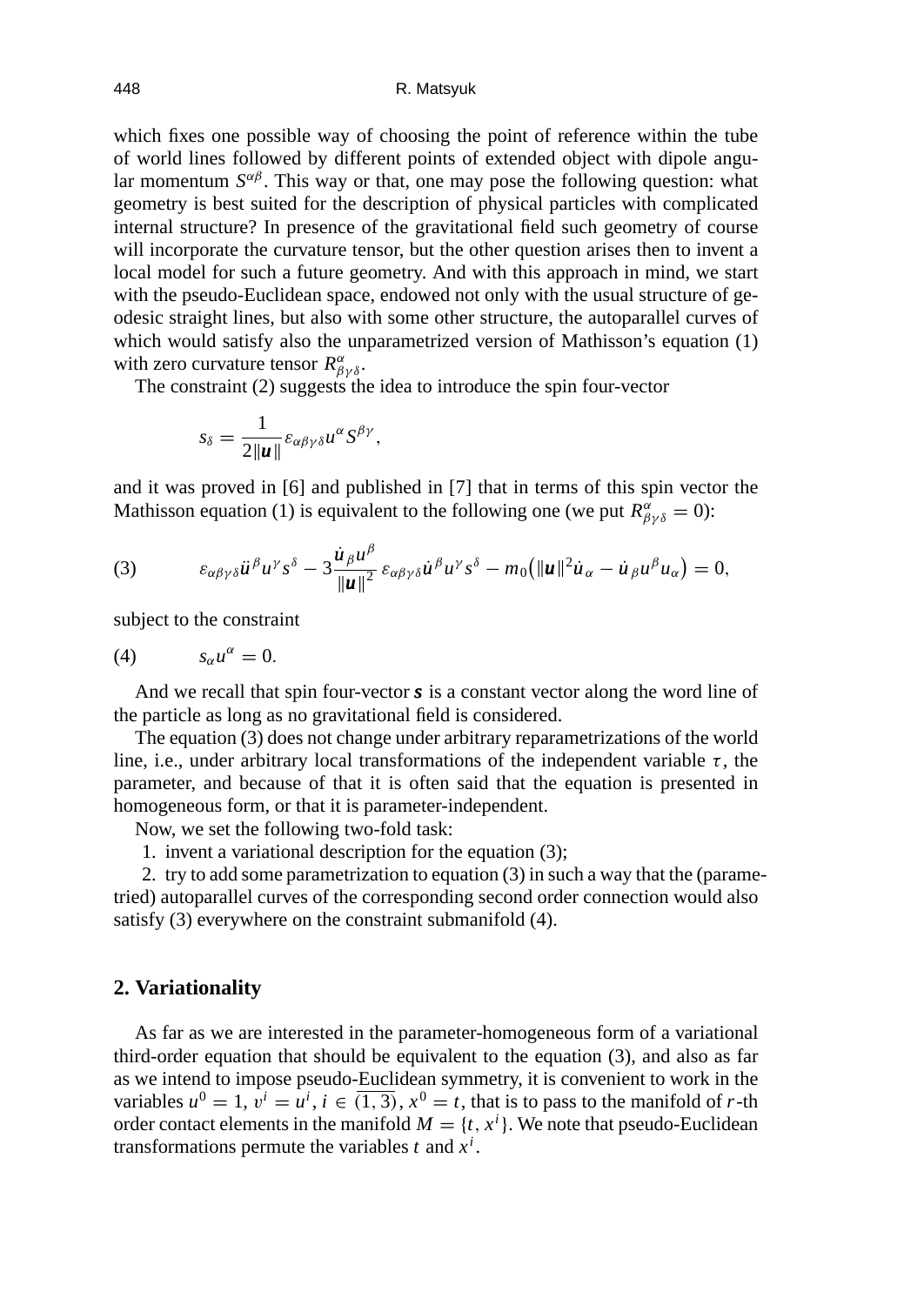Let, in general,  $T_p^rM$  denote the bundle of Ehresmann *p*-velocities of order *r* to manifold *M* and let  $\overline{C}^r(p, M)$  denote the manifold of r-th order contact elements of *p*-dimensional submanifolds in  $p + q$  dimensional manifold *M*. The group  $GI^{r}(p)$ of invertible jets from  $\mathbb{R}^p$  to  $\mathbb{R}^p$  which both start and terminate at  $0 \in \mathbb{R}^p$ , acts on the right upon the manifold  $T_p^rM$  by jet composition rule. This action, as we shall see, is in charge of parameter (independent variable) transformations of the velocities from  $T_p^rM$  and hence governs the transformations of a variational equation in parametric form. The generators are the generalized Liouville fields

(5) 
$$
\zeta_n^M = \sum_{|N|=0}^{r-|M|} {\binom{|M|+|N|}{|M|}} u_{N+1_n}^{\alpha} \frac{\partial}{\partial u_{N+M}^{\alpha}}, \quad 1 \leq |M| \leq r,
$$

where, as common, multi-indexes  $M = (\mu_1, \dots, \mu_p)$  and  $N = (\nu_1, \dots, \nu_p)$  both belong to  $\mathbb{N}^p$  with the length defined by  $|\mathbb{N}| = v_1 + \cdots + v_p$ , and the multi-index  $1<sub>n</sub>$  corresponds to partial differentiation along the direction of the *n*-th independent variable  $\tau^n$ ,  $n \in (1, p)$ . In future we shall abuse the notation  $u_0^{\alpha}$  in place of  $x^{\alpha}$ ,  $x^{\alpha} = t^{\alpha}$  if  $\alpha \leq p$ . The zero section of  $T_p^rM$  is well defined and we have the quotient projection with respect to the above mentioned action

(6) 
$$
\wp: T_p^r M \setminus \{0\} \to C^r(p, M).
$$

On the manifold *M* we shall define a variational problem, invariant under the action of pseudo-Euclidean group on *M*.A Lagrangian will mean a semi-basic with respect to *M* local *p*-form defined on  $C^{r}(p, M)$ , and two such forms will be recognized equivalent if in common domain their difference belongs to the ideal, generated by contact forms. As our considerations on  $C^r(p, M)$  are local and infinitesimal, we shall profit from the local isomorphism

$$
C^r(p,M)\approx J^r(\mathbb{R}^p,\mathbb{R}^q).
$$

And further on, let us recall the isomorphism  $J^r(\mathbb{R}^p, \mathbb{R}^q) \approx J^r(\mathbb{R}^p \times \mathbb{R}^q)$ , where the right-hand side means the bundle of jets of cross sections of the fibration  $\mathbb{R}^{p+q} \to$  $\mathbb{R}^p$ . From among the equivalent Lagrangians on  $C^r(p, M)$  it is always possible to fix the unique representative, semi-basic with respect to  $\mathbb{R}^p$  in this local representation.

Let us introduce the notation  $v^i_{\Omega}$ , with  $\Omega = (\omega_1, \dots, \omega_p)$ , for the canonical coordinates in  $J^r(\mathbb{R}^p, \mathbb{R}^q)$  and let  $(t^w, x^i)$ ,  $w \in (1, p)$ ,  $i \in (1, q)$ , be the corresponding local coordinates in *M*. One would like to pull the variational problem posed on  $C^{r}(p, M)$ , back to the manifold  $T_{p}^{r}M$  in the temptation to obtain some variational equation in the parameter-homogeneous form on *M*, and in case  $p = 1$  to construct then a kind of higher-order connection on some  $T^k M$ ,  $k < 2r$ , in such a way, that the autoparallel curves of this connection would prescribe some parametrization to the unparametrized integral submanifolds of the initial parameter-independent variational problem.But the pull-back of a one-form is again one-form, and what we need is a local Lagrange *function* on  $T_p^rM$ , not a form. The way out is to consider the manifold  $T_p^rM$  as a rudiment of the parameter-extended space  $J^r(\mathbb{R}^p, M)$  in the following way.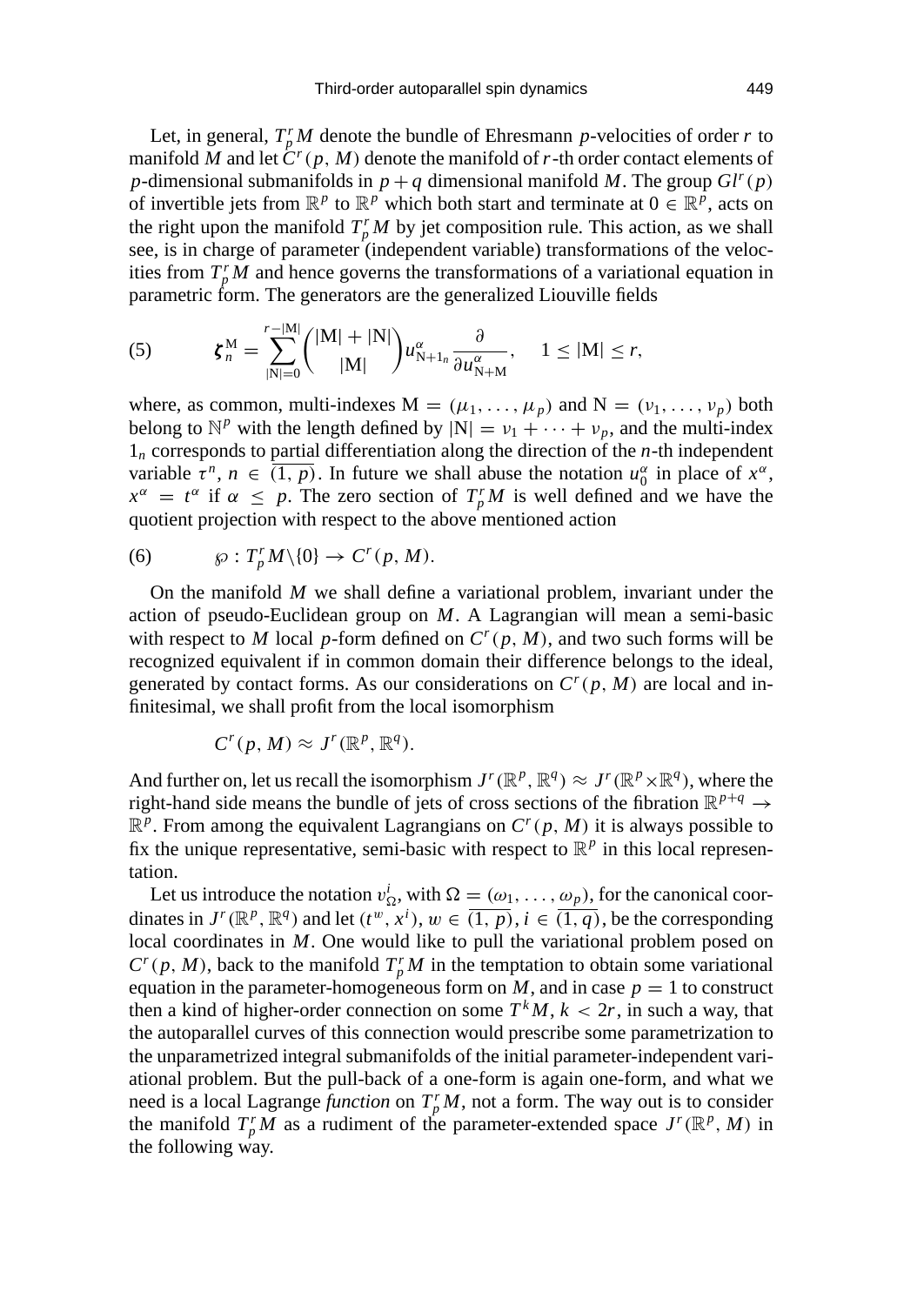First, recall the isomorphism  $J^r(\mathbb{R}^p, M) \approx \mathbb{R}^p \times J^r(\mathbb{R}^p, M)$ (0), given by the correspondence  $j^r \sigma(\tau) \to (\tau, j^r(\sigma \circ \delta_{\tau})(0))$ , where  $\delta_{\tau}$  is the translation by  $\tau$  in R. Then notice that  $J^r(\mathbb{R}^p, M)(0)$  is exactly the definition of  $T_p^rM$  and apply the projection onto the second factor,

(7) 
$$
J^r(\mathbb{R}^p, M) \approx \mathbb{R}^p \times T_p^r M \xrightarrow{p_2(r)} T_p^r M.
$$

Now, the idea is to pull a variational problem from the manifold  $C^r(p, M)$  back to the manifold  $J^r(\mathbb{R}^p, M)$  and then to find on  $J^r(\mathbb{R}^p, M)$  an equivalent Lagrangian of the form  $\mathcal{L}_0 d\tau^1 \wedge \cdots \wedge d\tau^p$ . The function  $\mathcal{L}_0$  will then in fact be defined on the space  $T_p^rM$ . To make our consideration precise, let us recall some calculus on  $J^r(\overline{\mathbb{R}}^p,M)$ .

#### **2.1. Lagrange differential**

Let us introduce an abridged notation  $Y^r = J^r(\mathbb{R}^p, M)$  and, of course, *Y* will stand in place of  $\mathbb{R}^p \times M$ . Also let  $\Omega_r^{\dots} = \sum \Omega_r^{h,v}$  denote the module of semi-basic with respect to  $\mathbb{R}^p$  differential forms on  $\overline{Y}^r$  with values in the dual  $T^*(Y^r/\mathbb{R}^p)$ to the bundle  $T(Y^r / \mathbb{R}^p)$  of  $\mathbb{R}^p$ -vertical tangent vectors to  $Y^r$ ; *h* and *v* mean the corresponding degrees in the bigraded module

$$
\Omega_r^{h,v} \approx \mathrm{Sec}(\bigwedge^v T^*(Y^r/\mathbb{R}^p) \otimes_{Y^r} \bigwedge^h T^*\mathbb{R}^p).
$$

It is not our goal here to present any definition of the Euler–Lagrange differential  $\delta$ (see [2] or [9]). We merely recall that it is possible to interpret the operator  $\delta$  as one acting from  $\Omega_r^{h,v}$  to  $\Omega_{2r}^{h,v+1}$  so that for any  $\lambda \in \Omega_r^{p,0}$  the result of applying  $\delta$  belongs to  $\Omega_{2r}^{p,1}$ , and in fact  $\delta \lambda$  is a semi-basic *p*-form taking values in  $T^*(Y/\mathbb{R}^p)$  alone. Its components in  $T^*(Y/\mathbb{R}^p)$  along some local coordinates  $\{x^\alpha\}$  in *M* are the classical Euler–Lagrange expressions. Let us identify the fibre bundle  $\bigwedge T^*(Y^r/\mathbb{R}^p)$ with the reciprocal image of  $\bigwedge T^*(T_p^rM)$  along the projection (7). We think of the algebra  $\Omega(T_p^r M)$  of differential forms on  $T_p^r M$  as of  $\Omega^0(T_p^r M)$ -subalgebra of  $\Omega_r^{0,\cdot}$ , the inclusion being defined by the reciprocal image construction along  $p_2(r)$ . The operator  $\delta$  takes  $\Omega(T_p^r M)$  into the  $\Omega^0(T_p^{2r} M)$ -subalgebra  $\Omega(T_p^{2r} M)$  of  $\Omega_{2r}^{0,\cdot}$ . We denote the restriction of the operator  $\boldsymbol{\delta}$  to the algebra  $\Omega(T_p^r M)$  by  $\boldsymbol{\delta}^T$ .

Now, consider some Lagrangian

(8) 
$$
\lambda = \mathcal{L}_0 d^p \tau \in \Omega_r^{p,0},
$$

where  $d^p\tau$  stands for the *p*-fold exterior product  $d\tau^1 \wedge \cdots \wedge d\tau^p$ , and, in general, function  $\mathcal{L}_0$  may depend on  $\tau \in \mathbb{R}^p$ . We say that such a Lagrangian defines a variational problem in extended parametric form. In this case,

(9) 
$$
\mathbf{\delta\lambda} = \mathbf{\varepsilon}_0 \otimes d^p \tau \in \Omega_{2r}^{p,1}, \quad \text{where} \quad \mathbf{\varepsilon}_0 = \mathbf{\delta\mathcal{L}_0}.
$$

Let

$$
(10) \t p^r : T_p^r M \to M
$$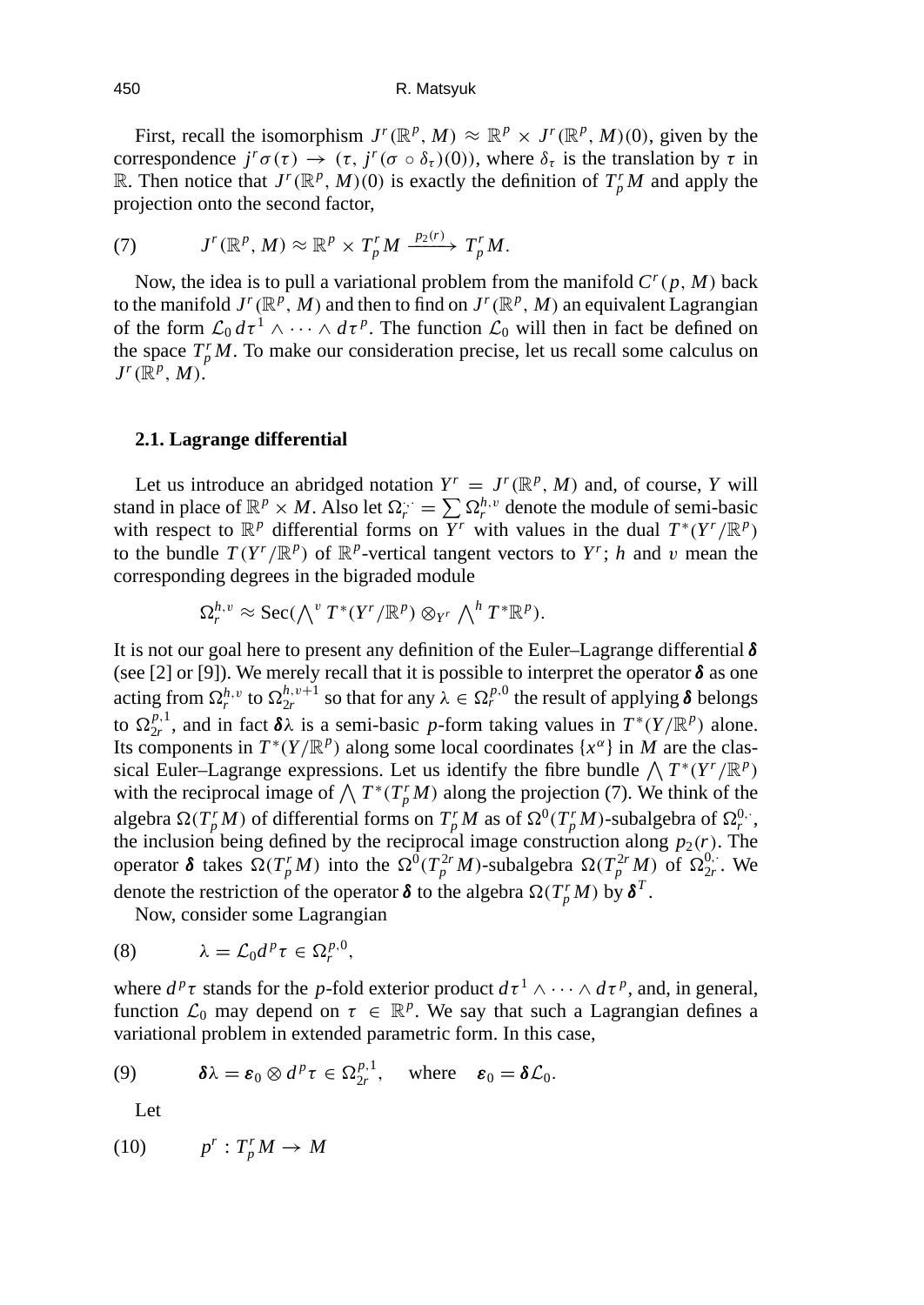denote the standard projection. We observe that essentially  $\varepsilon_0$  is a cross-section of the induced bundle  $p_2(2r)^* p^{2r^*} T^* M$ .

Let v be the graph of a local immersion  $\sigma$  :  $\mathbb{R}^p \to M$ . Recall that by the definition of the action of pull-backs on vector bundle valued differential forms,

$$
j^{2r}v^*\delta\lambda \in \text{Sec}(\sigma^*T^*M \otimes \bigwedge^p T^*\mathbb{R}^p),
$$
  

$$
j^{2r}v^*\delta\lambda = (\delta\mathcal{L}_0 \circ j^{2r}\sigma) \otimes d^p\tau,
$$

where  $j^{2r}v$  denotes the prolongation of the cross-section v and  $j^{2r}\sigma$  is the essential component of the cross-section  $i^{2r}v$ . Thus the Euler–Lagrange equations appear to have two equivalent guises:

(11) 
$$
j^{2r}v^*\delta\lambda = 0
$$
 or  $\delta\mathcal{L}_0 \circ j^{2r}(\sigma) = 0$ .

Let us assume that the Lagrange function  $\mathcal{L}_0$  does not depend on parameter  $\tau \in$  $\mathbb{R}^p$ :  $\mathcal{L}_0 = p_2(r)^* \mathcal{L}$ . Consider the second component  $\partial_{2r} \sigma$  of the jet  $j^{2r} \sigma$  under the projection  $p_2(2r) : J^{2r}(\mathbb{R}^p, M) \to T_p^{2r}M$ . The Euler–Lagrange equations take the shape of

(12) 
$$
(\boldsymbol{\delta}^T \mathcal{L}) \circ \partial_{2r} \sigma = 0.
$$

# **2.2. Parametric invariance**

Introduce an arbitrary local change of parameter  $\mathbb{R}^p \to \mathbb{R}^p$  and let us see how it effects a variational problem in extended parametric form on the fibred manifold  $\pi$  :  $J^r(\mathbb{R}^p, M) \to \mathbb{R}^p$ , given by (8). The standard prolongation of the pair of morphisms  $(f, id) : \mathbb{R}^p \times M \to \mathbb{R}^p \times M$  is denoted by  $J^r(f, id) : f^*J^r(\mathbb{R}^p, M) \to$  $J^r(\mathbb{R}^p, M)$  and is defined by the property

(13) 
$$
J^r(f, id) \circ (\pi^* f)^{-1} \circ j^r \sigma \circ f = j^r(\sigma \circ f)
$$

for arbitrary jet  $j^r \sigma \in J^r(\mathbb{R}^p, M)$ , and we mention that in standard functorial notations morphism  $\pi^* f : f^* J^r(\mathbb{R}^p, M) \to J^r(\mathbb{R}^p, M)$  is a bijection as long as the mapping *f* is a diffeomorphism. Let  $(W, \sigma)$  be a pair consisting of a compact set *W* in  $\mathbb{R}^p$  and of a mapping  $\sigma$  from *W* into *M*. Diffeomorphism f acts upon such pairs by means of the rule  $f : (W, \sigma) \mapsto (f^{-1}W, \sigma \circ f)$ . Let *S* be a function, defined for each pair  $(W, \sigma)$  by means of *S* :  $(W, \sigma) \mapsto \int_W j^r \sigma^* \lambda$ . We demand that the function  $S$  be equivariant with respect to the action of  $f$ , that is,

$$
(14) \tS \circ f = S,
$$

and in this case the variational problem is called a parameter-invariant one.By (13) and by the well-known change of variables formula,

$$
S(W,\sigma)=\int_{f^{-1}W}f^*j^r\sigma^*\lambda,
$$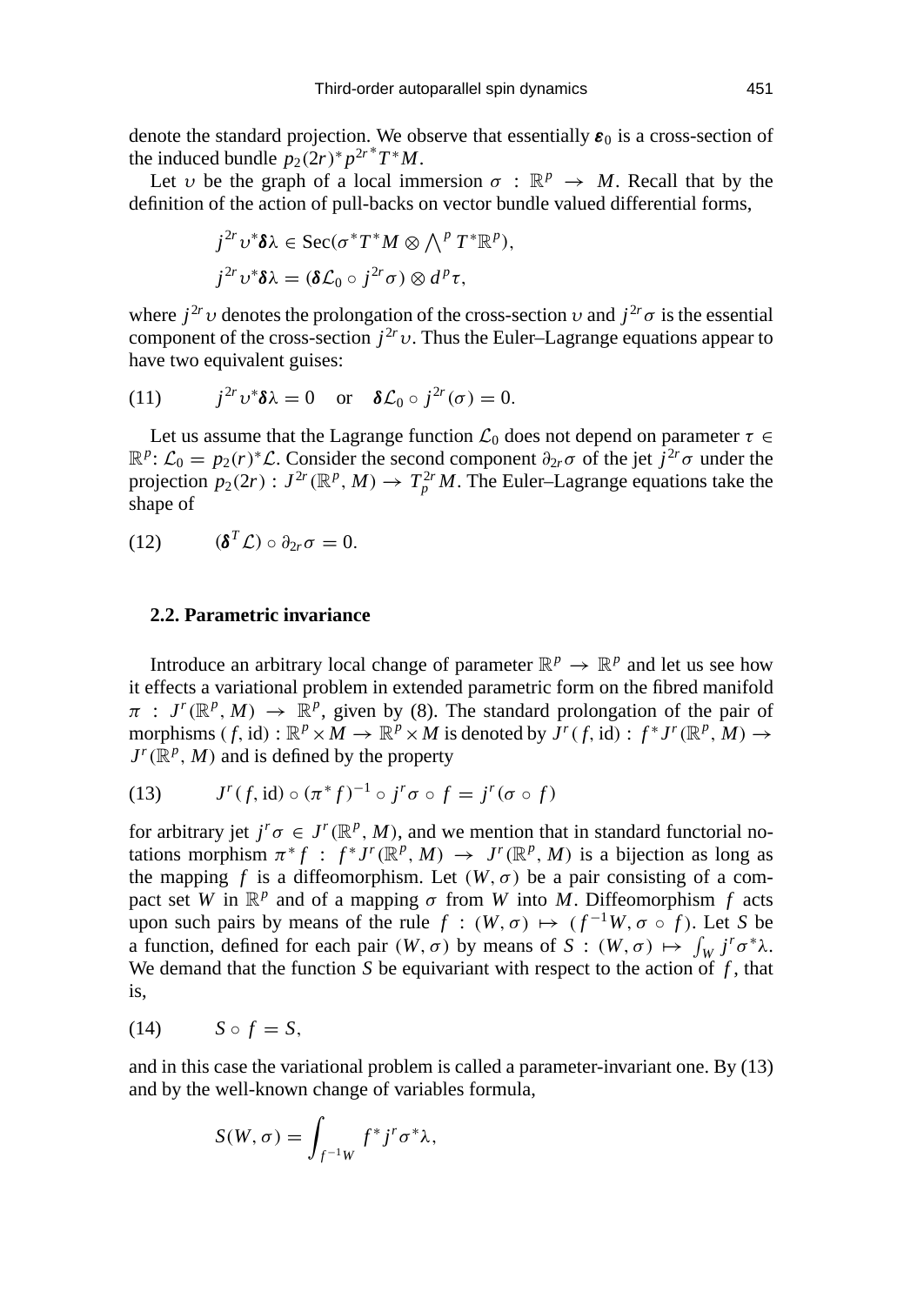we obtain:

$$
(S \circ f)(W, \sigma) = S(f^{-1}W, \sigma \circ f) = \int_{f^{-1}W} (j^r(\sigma \circ f))^* \lambda
$$
  
= 
$$
\int_{f^{-1}W} f^*j^r \sigma^* ((\pi^* f)^{-1})^* (J^r(f, id))^* \lambda
$$
  
= 
$$
S[W, ((\pi^* f)^{-1})^* (J^r(f, id))^* \lambda].
$$

Now the parametric invariance (14) means that

(15) 
$$
J^r(f, id)^* \lambda = (\pi^* f)^* \lambda.
$$

The identification (7) implies that  $f^*J^r(\mathbb{R}^p, M) \approx \mathbb{R}^p \times T_p^rM$  and  $\pi^*f = (f \times id)$ , thus (15) takes the form

(16) 
$$
\mathcal{L}_0 \circ J^r(f, id) = \mathcal{L}_0 \circ (f \times id). \det \frac{\partial f}{\partial \tau}.
$$

The infinitesimal analogue of (16) reads

$$
\langle \pmb{\zeta}^r, \mathbf{d}_\pi \mathcal{L}_0 \rangle = \pmb{\zeta}(\mathcal{L}_0) + \mathcal{L}_0 \text{ tr } \frac{\partial \pmb{\zeta}}{\partial \tau},
$$

where  $\zeta$  generates some local flow on  $\mathbb{R}^p$ ,  $\zeta^r$  denotes the standard prolongation of  $\zeta$  to the space *J<sup>r</sup>*( $\mathbb{R}^p$ , *M*), and **d**<sub>π</sub> is the fibre differential along fibres of π. As far as  $\partial \zeta / \partial \tau$  is an arbitrary matrix, we conclude that  $\mathcal{L}_0$  must not depend on  $\tau$  (put  $\partial \zeta / \partial \tau = 0$ ) and thus essentially is defined and may be thought of as some function on  $T_p^rM$  alone:  $\mathcal{L}_0 = p_2(r)^*\mathcal{L}$ . The calculation of  $\zeta^r$  according to the standard procedure, [12], ultimates in Zermelo–Géhéniau's conditions

(17) ζ <sup>M</sup> *<sup>n</sup>* (L) <sup>=</sup> <sup>δ</sup><sup>M</sup> <sup>1</sup>*n*L,

where fields  $\boldsymbol{\zeta}_n^{\text{M}}$  are given by (5).

It is well known, that each invariance of Lagrangian  $\lambda$  implies the invariance of the corresponding differential form  $\delta \lambda$  (see [3] for technical details). In our notations,

$$
J^{2r}(f, id)^{*}\delta\lambda = (f \times id)^{*}\delta\lambda,
$$

and in terms of the projection (7) it gives for  $\varepsilon_0 = p_2(2r) * \delta^T \mathcal{L}$ , as defined in (9),

$$
J^{2r}(f, id)^* p_2(2r)^* \delta^T \mathcal{L} = (p_2(2r)^* \delta^T \mathcal{L}). \det \frac{\partial f}{\partial \tau}.
$$

The infinitesimal analogue in terms of fibre derivative  $\mathbf{d}_{p^{2r}}$  with respect to the fibration  $p^{2r}: T_p^{2r}M \to M$  reads

$$
\langle \mathbf{\zeta}^{2r}, p_2(2r)^* \mathbf{d}_{p^{2r}} \mathbf{\delta}^T \mathcal{L} \rangle = (p_2(2r)^* \mathbf{\delta}^T \mathcal{L}). \operatorname{tr} \frac{\partial \mathbf{\zeta}}{\partial \tau},
$$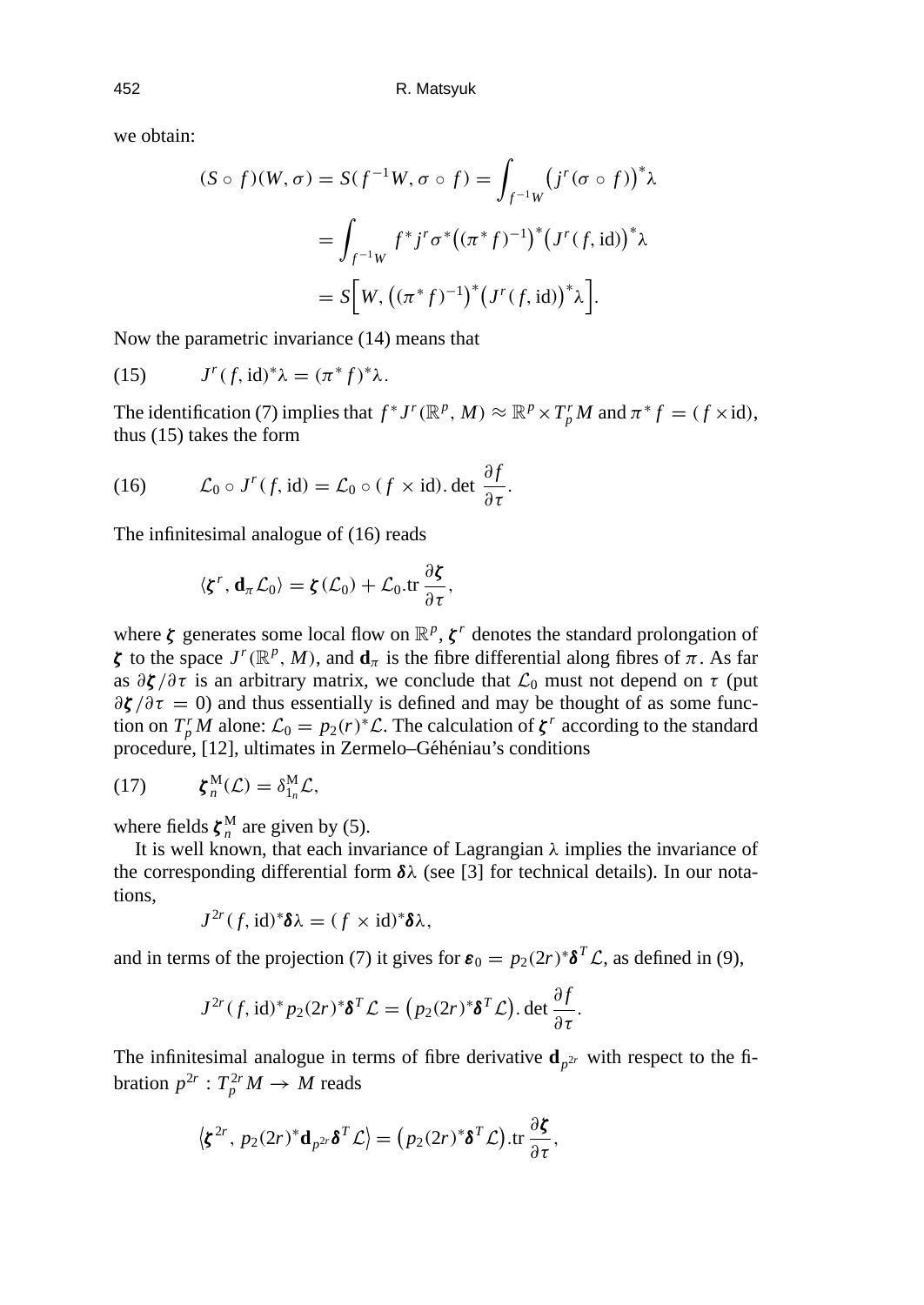and again in course of the arbitrariness of  $\zeta$  we come up to the following formulation of parametric invariance of the Euler–Lagrange form  $\varepsilon_0 = p_2(2r) * \delta^T \mathcal{L}$ :

(18) 
$$
\langle \boldsymbol{\zeta}_n^{\mathrm{M}}, \mathbf{d}_{p^{2r}} \boldsymbol{\delta}^T \boldsymbol{\mathcal{L}} \rangle = \delta_{1_n}^{\mathrm{M}} \boldsymbol{\delta}^T \boldsymbol{\mathcal{L}}.
$$

### **2.3. Transition from** *C<sup>r</sup>*(*p*, *M*) **to parameter-homogeneous form**

The projection (6) in local coordinates is given by the following formula, which may be deduced from general reflections on the subject of transformation rules for derivatives, [1],

$$
u_{n_1\cdots n_r}^i=\sum_{k=1}^r\mathbf{P}_{n_1\cdots n_r}^{w_1\cdots w_k}\wp_{w_1\cdots w_k}^i,
$$

where we put

$$
\wp_{w_1\cdots w_k}^i=v_{\Omega}^i\circ\wp,
$$

 $v^i_{\Omega}$  being the coordinates in  $C^r(p, M)$ , which coincide with  $u^i_N$  for  $N = \Omega$  when  $u_N^w = \delta_N^{1_w}$ , and in the multi-index  $\Omega = (\omega_1 \cdots \omega_p)$ , of length *k*, every  $\omega_w$  denotes the number of repetitions of w in the sequence  $(w_1 \cdots w_k)$ . The matrix **P** is calculated according to the formula:

$$
\mathbf{P}_{n_1\cdots n_r}^{w_1\cdots w_k} = \sum_{\substack{1 \le r_1 \le \cdots \le r_k \le r \\ r_1 + \cdots + r_k = r}} \frac{r!}{r_1! \cdots r_k! \rho_1! \cdots \rho_{r-k+1}!}
$$

$$
u_{(n_1\cdots n_{r_1}}^{(w_1} u_{n_{r_1+1}\cdots n_{r_1+r_2}}^{w_2} \cdots u_{n_{r_1+r_2+\cdots+r_{k-1}+1}\cdots n_{r_1+r_2+\cdots+r_k}}^{w_k)},
$$

where each  $\rho_k$  means the number of repetitions of *k* in the sequence  $(r_1 \cdots r_k)$  and parentheses denote the symmetrization procedure.

We now proceed further in the realization of our main goal: to represent a variational problem, initially posed on the contact manifold  $C^r(p, M)$ , by means of some parameter-homogeneous form of an equivalent variational problem, this time on the manifold  $T_p^r M$ . Let be given in some local chart of  $C^r(p, M)$  an  $\mathbb{R}^p$ -semibasic representative

(19) 
$$
\Lambda = L d^{p} t, \quad d^{p} t = dt^{1} \wedge \cdots \wedge dt^{p}
$$

of a class of equivalent Lagrangians (see [8]). The pull-back of  $\Lambda$  along the total projection  $\mathfrak{p} = \wp \circ p_2(r)$  equals  $L \circ \mathfrak{p}$ .  $d^p t$ . Let us decompose the *p*-form  $d^p t$  with respect to the basis, constituted by the *p*-form  $d^p\tau$  and by the forms

$$
(d^p\tau)^{\alpha_1\cdots\alpha_l}_{n_1\cdots n_l}=\vartheta^{\alpha_1}\wedge\cdots\vartheta^{\alpha_l}\wedge\frac{\partial}{\partial\tau^{n_1}}\perp\cdots\perp\frac{\partial}{\partial\tau^{n_l}}\perp d^p\tau,
$$

 $1 \leq l \leq p, 1 \leq n_1 < \cdots < n_l \leq p, 1 \leq \alpha_1 < \cdots < \alpha_l \leq p + q$ , where  $\vartheta^{\alpha} = dx^{\alpha} - u_n^{\alpha} d\tau^n$  are the first order contact forms on the manifold  $J^r(\mathbb{R}^p, M)$ and  $\tau \in \mathbb{R}^p$ . In fact, only terms with  $d^p\tau$  and  $(d^p\tau)_{n_1\cdots n_l}^{w_1\cdots w_l}$ ,  $1 \le w_1 < \cdots < w_l \le p$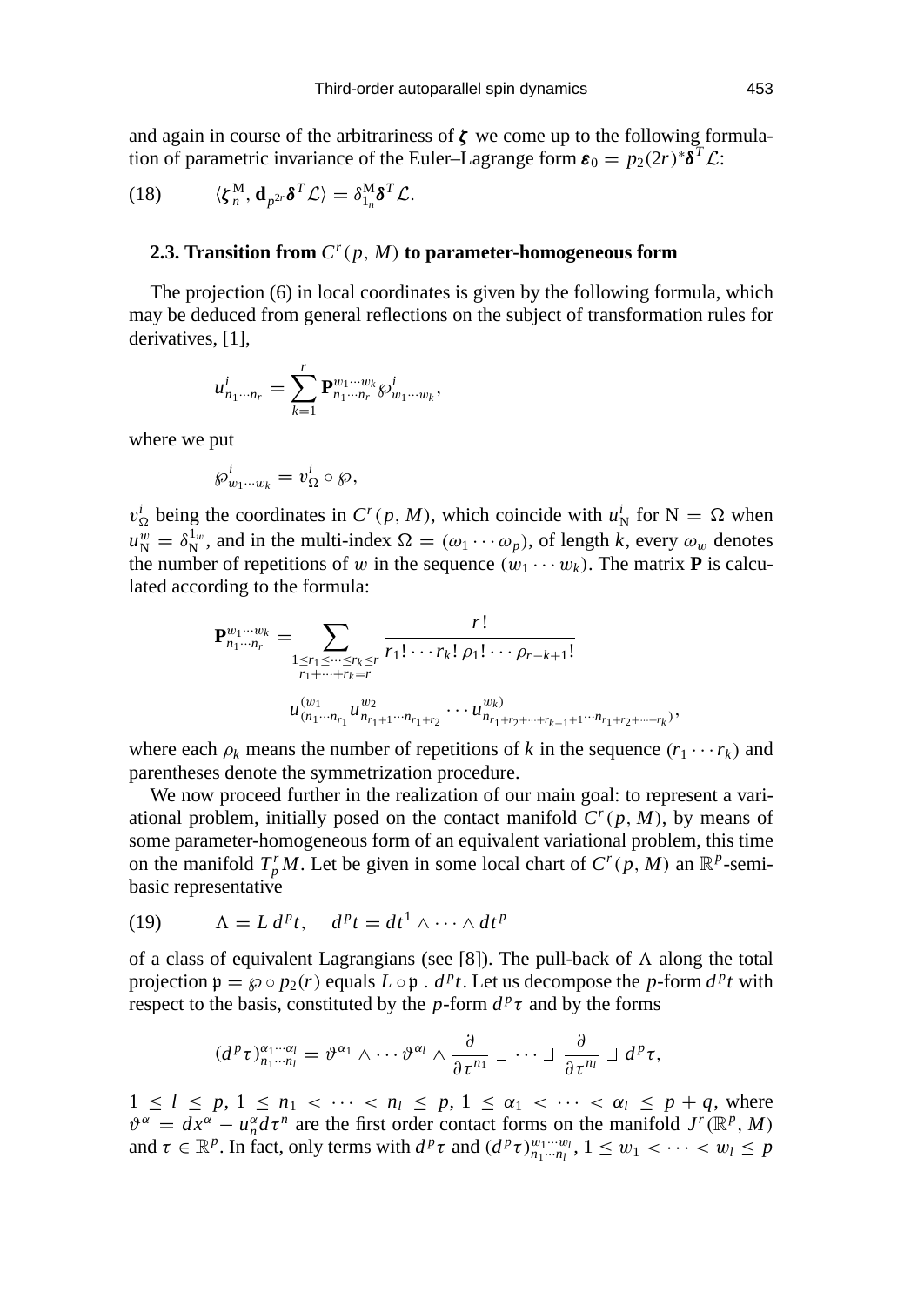survive in this decomposition, and we obtain

$$
d^pt = \det \mathbf{U} \cdot d^p \tau + \sum_{l=1}^p \sum_{\substack{1 \le n_1 < \dots < n_l \le p \\ 1 \le w_1 < \dots < w_l \le p}} \bar{\mathbf{U}}_{w_1 \dots w_l}^{n_1 \dots n_l} (d^p \tau)_{n_1 \dots n_l}^{w_1 \dots w_l},
$$

where  $\bar{\mathbf{U}}_{w_1\cdots w_l}^{n_1\cdots n_l}$  denotes the algebraic adjunct of the minor  $\mathbf{U}_{n_1\cdots n_l}^{w_1\cdots w_l}$  in the matrix  $\mathbf{U} = (u_n^w).$ 

Let us consider for a moment another local chart  $(u^{i}, x^{i}, t^{i})$  of the manifold  $C^{r}(p, M)$ , denote by  $\phi_{C}$  the corresponding transition function and let  $\Lambda' = L' d^{p} t'$ be such a representative, that  $\phi_C^* \Lambda^7 - \Lambda$  belongs to the ideal, generated by differential forms

$$
(d^p t)^{i_1\cdots i_l}_{w_1\ldots w_l}=\theta^{i_1}\wedge\cdots\theta^{i_l}\wedge \frac{\partial}{\partial t^{w_1}}\perp\cdots\perp \frac{\partial}{\partial t^{w_l}}\perp d^p t,
$$

 $1 \leq l \leq p, 1 \leq w_1 < \cdots < w_l \leq p, 1 \leq i_1 < \cdots < i_l \leq q$ , where  $\theta^i =$  $dx^{i} - v_{w}^{i} dt^{w}$  are the first order contact forms on the manifold  $J^{r}(\mathbb{R}^{p}, \mathbb{R}^{q})$  and  $t \in \mathbb{R}^p$ .

The pull-back operation preserves the corresponding contact ideal ([8]):

$$
\mathfrak{p}^*\theta^i=\vartheta^i-\wp_w^i\vartheta^w
$$

as well, as the coherent transition function  $\varphi_J$  in the manifold  $J^r(\mathbb{R}^p, M)$  does, and it may be proved that the difference  $\varphi_j^*(L' \circ \mathfrak{p} \cdot d^p t') - L \circ \mathfrak{p} \cdot d^p t$  belongs to the contact ideal on  $J^r(\mathbb{R}^p, M)$ . Hence our considerations are intrinsic.

Let us recall the notations (8, 9, 11, 12), and introduce the shortcut notation

$$
\wp_{\phi} = \phi_C \circ \wp : T_p^r M \to J^r(\mathbb{R}^p, \mathbb{R}^q),
$$

same for each *r*.

**Proposition 1.** *Let*  $\mathcal{L} = (L \circ \wp_{\phi})$ *.* det **U***. The equations* 

$$
(\delta L) \circ \wp_{\phi} \circ \partial_{2r} \sigma = 0
$$

*and*

$$
\boldsymbol{\delta}^T(\mathcal{L})\circ\partial_{2r}\sigma=0
$$

*are equivalent.*

The Lagrange function  $\mathcal L$  and the corresponding differential form  $\delta^T \mathcal L$  obviously satisfy Zermelo–Géhéniau's conditions (17) and (18).

**Remark 1.** We strive to give an (in fact trivial) algorithm for building up a Lagrange function and the corresponding Euler–Lagrange equations in parameterhomogeneous form directly from solutions of an inverse variational problem on contact manifold  $C^r(p, M)$ . But treating this latter problem, especially in the aspects of equivalence and symmetry of differential equations, appears to be more convenient in terms of the *Lepagean equivalents*, [4] (cf. [8, 10, 11]). So it would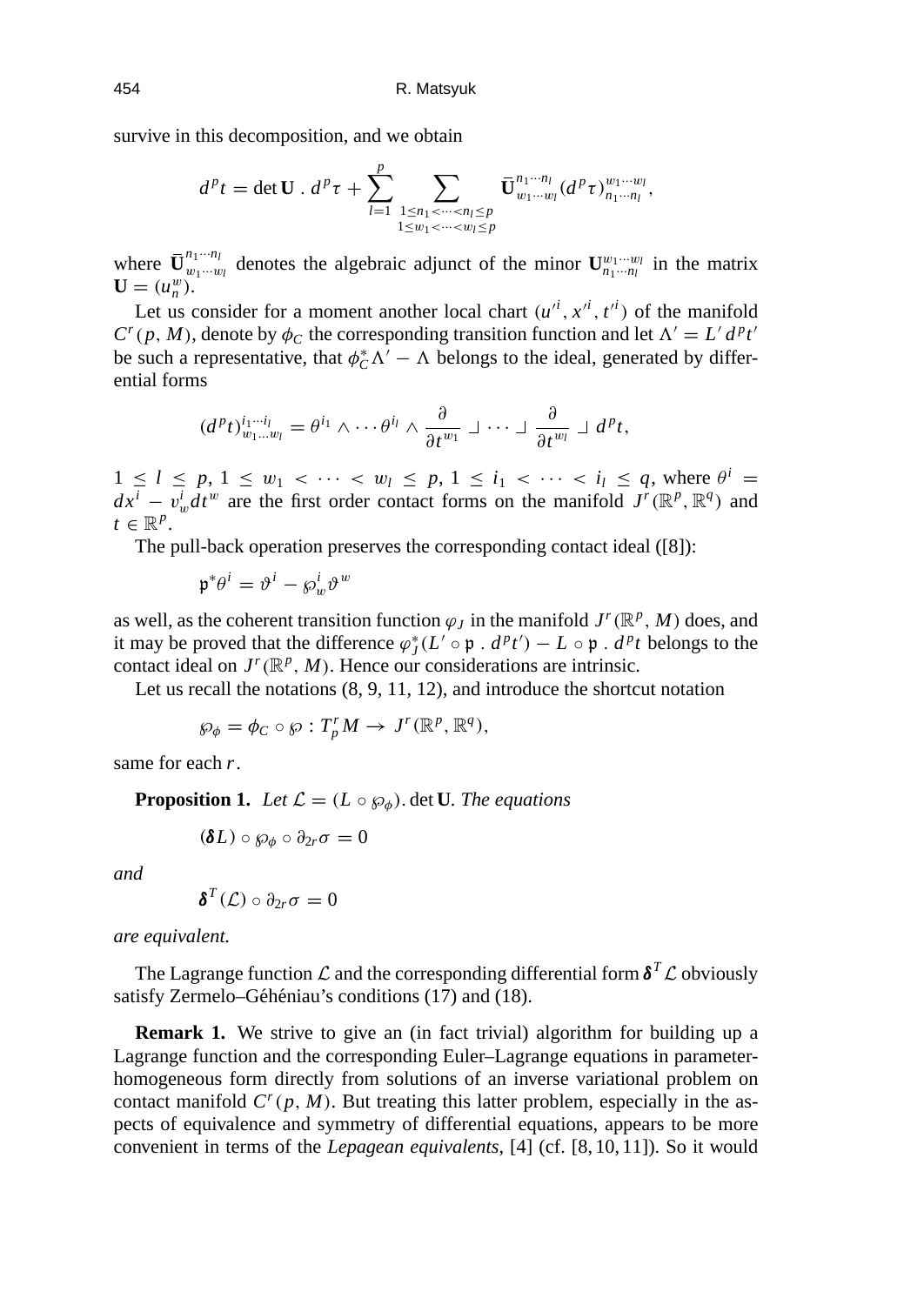be of interest to translate the reparametrization technique, presented in this section, directly into the language of Lepagean differential forms theory.

### **2.4. Third order equations with pseudo-Euclidean symmetry**

In case of the system of ordinary differential Euler–Lagrange equations (we follow the tradition of calling them *Euler–Poisson equations*) the vector-valued differential form  $\delta \Lambda$  of  $\Lambda$  as in (19), takes the shape

(20) δ = *Ei dx<sup>i</sup>* ⊗ *dt*,

where  $E_i$  are the Euler–Poisson expressions. We call the problem of finding Euler– Lagrange equations with prescribed symmetry and of prescribed order, the invariant inverse problem of that order in the calculus of variations.In case of third order Euler–Poisson equations with pseudo-Euclidean symmetry in four-dimensional space, one solution was found in  $([6])$  and announced in  $([7])$ . It is essential that a four-vector parameter  $\mathbf{s} = (s^{\alpha})$  should enter in variational equations of the third order to make them obey the pseudo-Euclidean symmetry.This parameter does not undergo any variations.Physically, it is responsible for an intrinsic dipole momentum of a relativistic test particle.As the problem was posed on contact manifold, we obtain the solution in terms of the coordinates on the contact manifold  $C^3(1,M)$ :

(21)  
\n
$$
\mathbf{E} = \frac{\mathbf{v}'' \times (\mathbf{s} - s_0 \mathbf{v})}{[(1 + \mathbf{v}^2)(s_0^2 + \mathbf{s}^2) - (s_0 + \mathbf{s} \cdot \mathbf{v})^2]^{\frac{3}{2}}}
$$
\n
$$
-3 \frac{(s_0^2 + \mathbf{s}^2)\mathbf{v}' \cdot \mathbf{v} - (s_0 + \mathbf{s} \cdot \mathbf{v})\mathbf{s} \cdot \mathbf{v}'}{[(1 + \mathbf{v}^2)(s_0^2 + \mathbf{s}^2) - (s_0 + \mathbf{s} \cdot \mathbf{v})^2]^{\frac{5}{2}}} \mathbf{v}' \times (\mathbf{s} - s_0 \mathbf{v})
$$
\n
$$
+ m \frac{(1 + \mathbf{v}^2)\mathbf{v}' - (\mathbf{v}' \cdot \mathbf{v})\mathbf{v}}{(1 + \mathbf{v}^2)^{\frac{3}{2}}(s_0^2 + \mathbf{s}^2)^{\frac{3}{2}}},
$$

produced by any of the following Lagrange functions,

$$
L_{(i)} = \frac{s_0}{s_0^2 + \mathbf{s}^2} \cdot \frac{(s_0^2 + \mathbf{k}_{(i)}^2)(s_i - s_0 v_i) - s_i(\mathbf{k}_{(i)} \cdot \mathbf{z}_{(i)})}{(s_0^2 + \mathbf{k}_{(i)}^2) \mathbf{z}_{(i)}^2 - (\mathbf{k}_{(i)} \cdot \mathbf{z}_{(i)})^2} \cdot \frac{[\mathbf{v}', (\mathbf{s} - s_0 \mathbf{v}), \mathbf{e}_{(i)}]}{(\mathbf{s} - s_0 \mathbf{v})^2 + (\mathbf{s} \times \mathbf{v})^2} - \frac{m}{(s_0^2 + \mathbf{s}^2)^{\frac{3}{2}}} \sqrt{1 + \mathbf{v}^2},
$$

where some shortcut notations were introduced:

$$
\mathbf{k}_{(i)} = \mathbf{s} - s_i \, \mathbf{e}_{(i)}, \quad \mathbf{z}_{(i)} = (\mathbf{s} - s_0 \mathbf{v}) - (s_i - s_0 v_i) \, \mathbf{e}_{(i)},
$$

and vectors  $\mathbf{e}_{(i)}$  form a basis in  $\mathbb{R}^3$ .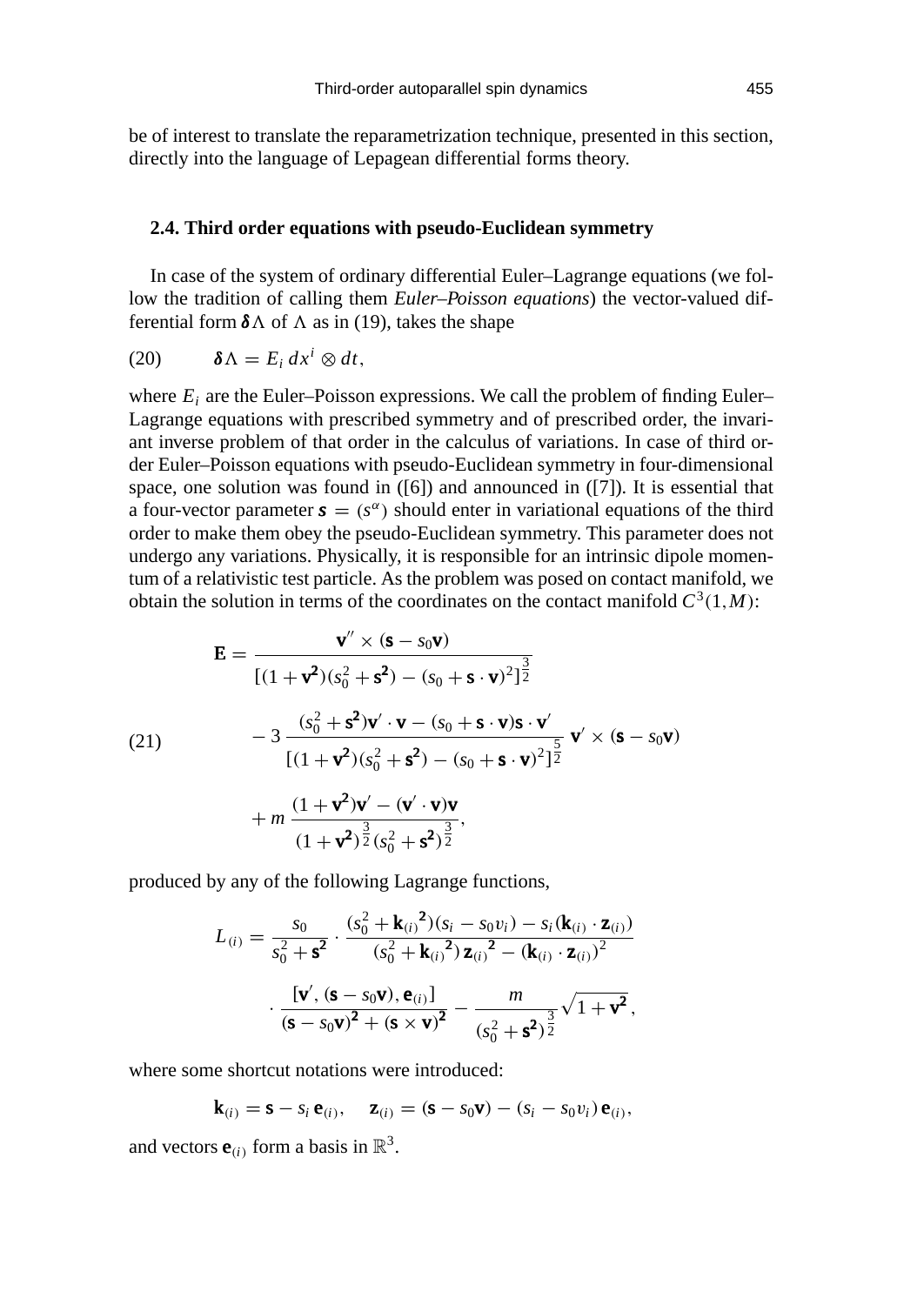**Remark 2.** By virtue of a certain proposition of ([6]) it is not realistic to try to find any third order variational equation with pseudo-Euclidean symmetry in four-dimensional space without introducing into it some additional quantities, constructed from the representations of the pseudo-Euclidean group.

Proposition 1 immediately allows us to build the parameter-homogeneous form of the expression (21) by means of the following prescription: if

$$
\delta^T \mathcal{L} = \mathcal{E}_{\alpha} dx^{\alpha} \quad \text{and} \quad \delta(L dt) = E_i dx^i \otimes dt,
$$

then

$$
\mathcal{E}_{\alpha} dx^{\alpha} = \frac{dx^{i}}{d\tau} \cdot (E_{i} \circ \wp_{\phi}) dt + \frac{dt}{d\tau} \cdot (E_{i} \circ \wp_{\phi}) dx^{i}.
$$

So for (21) we obtain:

(22)  

$$
\mathcal{E} = \frac{\ast \ddot{\mathbf{u}} \wedge \mathbf{u} \wedge \mathbf{s}}{\|\mathbf{s} \wedge \mathbf{u}\|^3} - 3 \frac{\ast \dot{\mathbf{u}} \wedge \mathbf{u} \wedge \mathbf{s}}{\|\mathbf{s} \wedge \mathbf{u}\|^5} (\dot{\mathbf{u}} \wedge \mathbf{s}) \cdot (\mathbf{u} \wedge \mathbf{s})
$$

$$
+ \frac{m}{\|\mathbf{s}\|^3} \left[ \frac{\dot{\mathbf{u}}}{\|\mathbf{u}\|} - \frac{\dot{\mathbf{u}} \cdot \mathbf{u}}{\|\mathbf{u}\|^3} \mathbf{u} \right]
$$

$$
= 0,
$$

and again Proposition 1 helps to guess the family of four Lagrange functions, each of which produces equation (22):

(23) 
$$
\mathcal{L}_{(\alpha)} = \frac{\ast \mathbf{\dot{u}} \wedge \mathbf{u} \wedge \mathbf{s} \wedge \mathbf{e}_{(\alpha)}}{\|\mathbf{s}\|^2 \|\mathbf{s} \wedge \mathbf{u}\|} \cdot \frac{\mathbf{s}^2 u_{\alpha} + (\mathbf{s} \cdot \mathbf{u}) s_{\alpha}}{(u_{\alpha} \mathbf{s} - s_{\alpha} \mathbf{u})^2 - (\mathbf{s} \wedge \mathbf{u})^2} - \frac{m}{\|\mathbf{s}\|^3} \|\mathbf{u}\|,
$$

with vectors  $e_{(a)}$  constituting a basis in *M*. Equation (22) possesses the first integral

$$
(24) \qquad \frac{s \cdot u}{\|u\|},
$$

and by comparison with (3) and (4) we calculate that every time we choose

$$
(25) \qquad \qquad \mathbf{s} \cdot \mathbf{u} = 0,
$$

it describes the free motion of a relativistic top.

## **3. Autoparallel reparametrization of geodesic curves**

It was argued, in [10], that an arbitrary third order equation  $\xi : T^2M \rightarrow T^3M$ of the local form

$$
(26) \qquad \ddot{u}^{\alpha} = \xi^{\alpha} (\dot{u}^{\beta}, u^{\beta}, x^{\beta})
$$

defines an autoparallel curve only in the case, when the functions  $\xi^{\alpha}$  satisfy (in terms of the vector field  $\xi$ ) the following commutation relations with the Liouville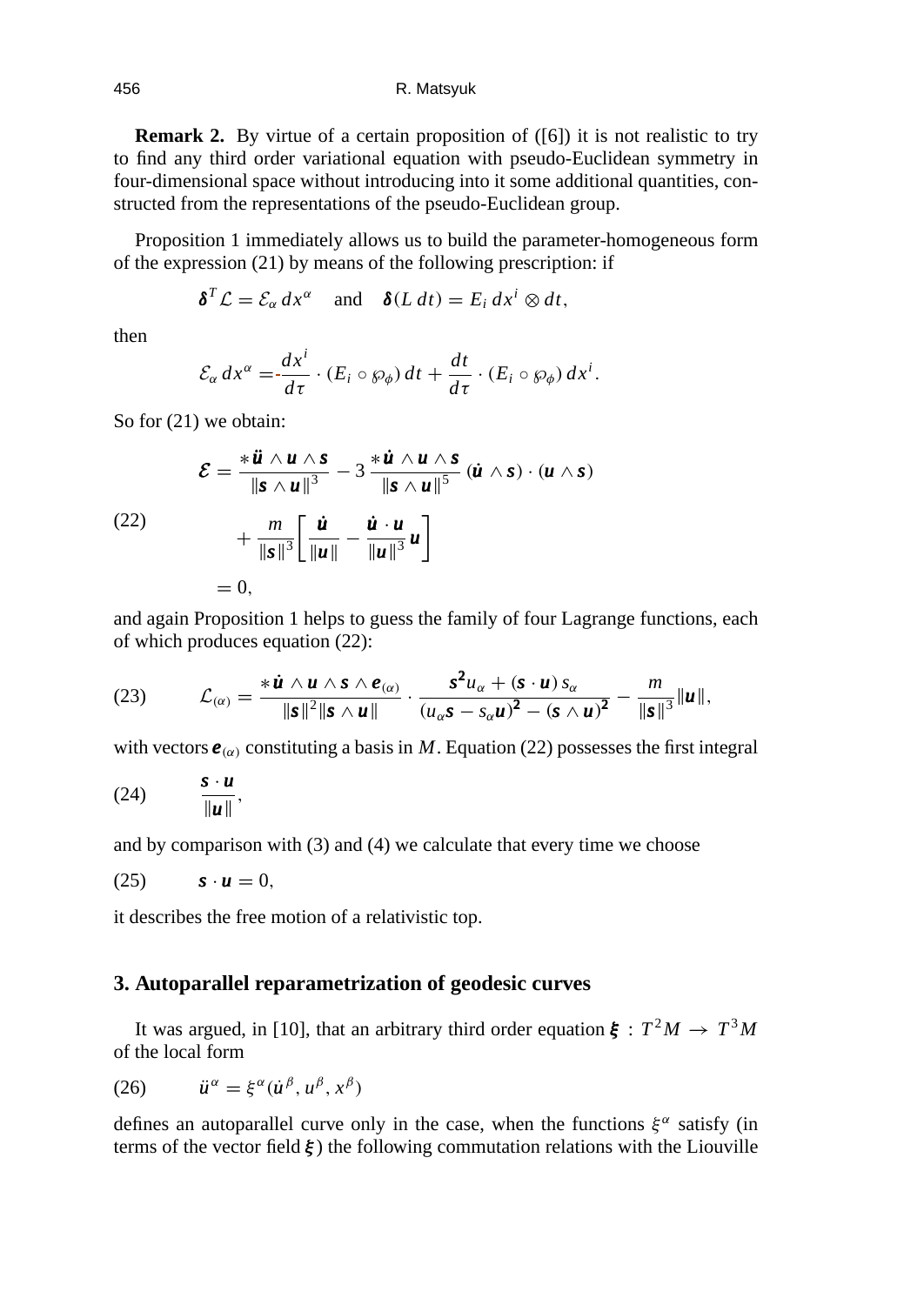fields  $(5)$ :

(27) 
$$
\begin{cases} (T\wp)[\boldsymbol{\zeta}^1, \boldsymbol{\xi}] = (T\wp)\boldsymbol{\xi} \\ (T\wp)[\boldsymbol{\zeta}^2, \boldsymbol{\xi}] = \mathbf{0}, \end{cases}
$$

which might be put into the local form by the following PDE system with constant Lagrange multipliers  $\mu$  and  $\kappa$ 

(28) 
$$
\dot{u}^{\alpha} - \frac{1}{3} \frac{\partial \xi^{\alpha}}{\partial \dot{u}^{\beta}} u^{\beta} = \kappa u^{\alpha}
$$

(29) 
$$
\xi^{\alpha} - \frac{1}{3} \frac{\partial \xi^{\alpha}}{\partial u^{\beta}} u^{\beta} - \frac{2}{3} \frac{\partial \xi^{\alpha}}{\partial \dot{u}^{\beta}} \dot{u}^{\beta} = \mu u^{\alpha}.
$$

It remains to solve the equations (28, 29), and to find the functions  $\xi^{\alpha}$  for the representation  $(26)$  of the equation  $(22)$ . In order to cast the equation  $(22)$  into the form (26), solved with respect to the highest order derivatives, we add to it one more equation of general type

(30) 
$$
\ddot{\boldsymbol{u}} \cdot \boldsymbol{u} = ||\boldsymbol{u}||^2 \Psi(\dot{\boldsymbol{u}}, \boldsymbol{u}),
$$

and that will prescribe some kind of parametrization along the unparametrized  $curves - the solutions of (22)$ . Next we also make use of the physical constraint (25). To proceed further, contract the vector equation (22) with the tensor  $*u \wedge s$ and differentiate the first integral (24) twice.This helps to solve the equation (22) with respect to  $\ddot{\boldsymbol{u}}$ :

(31) 
$$
\ddot{\boldsymbol{u}} = 3\frac{\dot{\boldsymbol{u}}\cdot\boldsymbol{u}}{\|\boldsymbol{u}\|^2}\dot{\boldsymbol{u}} - 3\frac{(\dot{\boldsymbol{u}}\cdot\boldsymbol{u})^2}{\|\boldsymbol{u}\|^4}\boldsymbol{u} - m\frac{\|\boldsymbol{u}\wedge\boldsymbol{s}\|}{\|\boldsymbol{s}\|^3\|\boldsymbol{u}\|}*\dot{\boldsymbol{u}}\wedge\boldsymbol{u}\wedge\boldsymbol{s} + u.\boldsymbol{\Psi}.
$$

Comparing (31) with (26), we rewrite (28, 29) in terms of  $\Psi$ , and then applying the compatibility conditions to the system of PDE {(28, 29)} shows that  $\kappa = 0$ . The Ansatz for  $\Psi$  is

$$
\Psi = \frac{3}{\Vert \boldsymbol{\mu} \Vert^2} (\frac{1}{2} \Vert \boldsymbol{\dot{\mu}} \Vert^2 + \psi),
$$

and from (28) there arises a constraint on possible functions  $\psi$ :

(32) 
$$
\boldsymbol{u} \cdot \frac{\partial \psi}{\partial \boldsymbol{u}} = 0.
$$

Let us apply symmetry concept to the equation (26). The group of transformations of  $M$  must not operate on the parameter  $\tau$ . In case of pseudo-Euclidean group the generators read:

(33) 
$$
X = \Omega^{\alpha\beta} u_{\alpha} \frac{\partial}{\partial u^{\beta}} + \Omega^{\alpha\beta} \dot{u}_{\alpha} \frac{\partial}{\partial \dot{u}^{\beta}} + \Omega^{\alpha\beta} \ddot{u}_{\alpha} \frac{\partial}{\partial \ddot{u}^{\beta}} + \Omega^{\alpha\beta} s_{\alpha} \frac{\partial}{\partial s^{\beta}},
$$

with arbitrary skew-symmetric matrix parameter  $\Omega^{\alpha\beta}$ .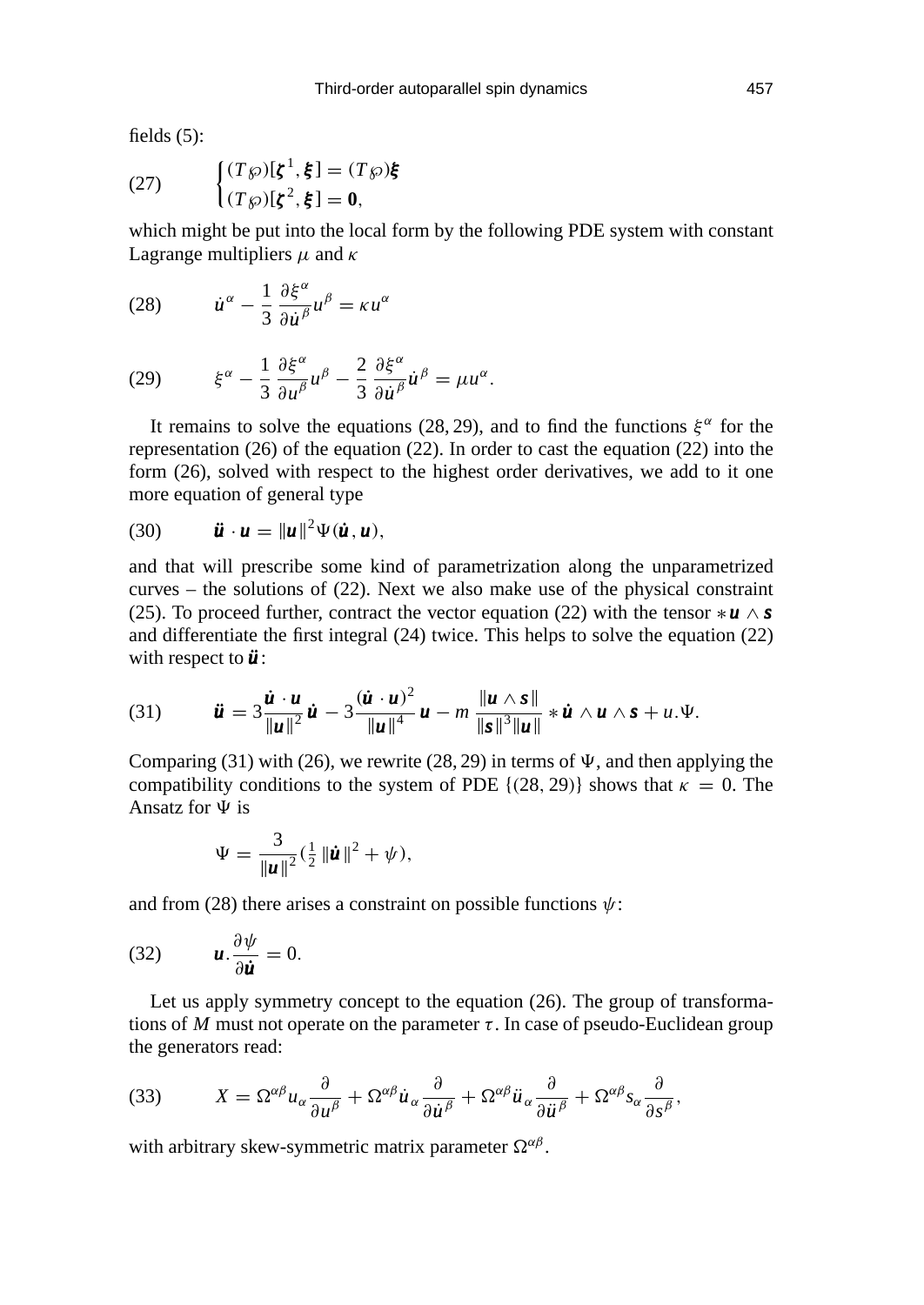Now apply *X* to the equation (31) and observe that if **a** is a vector, then  $Xa^{\alpha} =$  $-\eta^{\alpha\beta}\Omega_{\beta\nu}a^{\gamma}$ , where  $\eta^{\alpha\beta}$  is the constant canonical diagonal metric tensor of pseudo-Euclidean *M*.

This observation together with (32) and (29) suggests the solution

$$
\Psi = \frac{3}{\|\mathbf{u}\|^2} (\frac{1}{2} \|\dot{\mathbf{u}}\|^2 + A \|\dot{\mathbf{u}} \wedge \mathbf{u}\|^{\frac{4}{3}}), \quad \mu = 0,
$$

with arbitrary scalar constant *A*

**Proposition 2.** *The autoparallel curves in four-dimensional pseudo-Euclidean space describe the motion of the free relativistic top and satisfy the equation*

$$
\ddot{\mathbf{u}} = 3 \frac{\dot{\mathbf{u}} \cdot \mathbf{u}}{\Vert \mathbf{u} \Vert^2} \dot{\mathbf{u}} - 3 \left[ \frac{(\dot{\mathbf{u}} \cdot \mathbf{u})^2}{\Vert \mathbf{u} \Vert^4} - \frac{1}{2} \frac{\Vert \dot{\mathbf{u}} \Vert^2}{\Vert \mathbf{u} \Vert^2} - A \frac{\Vert \dot{\mathbf{u}} \wedge \mathbf{u} \Vert^{\frac{4}{3}}}{\Vert \mathbf{u} \Vert^2} \right] \mathbf{u}
$$

$$
- m \frac{\Vert \mathbf{u} \wedge \mathbf{s} \Vert}{\Vert \mathbf{s} \Vert^3 \Vert \mathbf{u} \Vert} * \dot{\mathbf{u}} \wedge \mathbf{u} \wedge \mathbf{s}.
$$

*The world lines are those among the extremal curves of the Lagrange function* (23)*, who agree with the physical constraint* (4).

The constant *A* corresponds to different ways of the parametrization of world lines. One may chose  $A = 0$ .

#### **References**

- [1] M.Kawaguchi, An introduction to the theory of higher order spaces II.Higher order spaces in multiple parameters, *Research Association of Applied Geometry.Memoirs (Tokyo)* 4 (1968) 578–592.(Misc.6, 86–100).
- [2] I. Kolář, On the Euler–Lagrange differential in fibred manifolds, *Rep. Math. Phys.* 12 (1977) (3) 301–305.
- [3] I. Kolář, Lie derivatives and higher-order Lagrangians, in: *Differential Geometry* and Applications, Proc. Conf. (CSSR–GDR–Pol.) (Univ. Karlova, Praha, 1981) 117–123.
- [4] O.Krupkova,´ *The Geometry of Ordinary Variational Equations*, Lecture Notes in Math.1678 (Springer, Berlin, 1997).
- [5] M.Mathisson, Neue Mechanik materieller Systeme, *Acta Phys.Polon.* 6 (1937) (3) 163–200.
- [6] R.Ya. Matsyuk, Poincaré-invariant equations of motion in Lagrangian mechanics with higher derivatives, Thesis (Institute for Applied Problems in Mechanics and Mathematics, L'viv, Ukraine 1984), in Russian.
- [7] R.Ya. Matsyuk, Lagrangian analysis of invariant third-order equations of motion in relativistic mechanics of classical particles, *Sov.Phys.–Dokl.(USA)* 30 (1985) (11) 923–925.
- [8] R.Ya. Matsyuk, Symmetries of vector exterior differential systems and the inverse problem in second-order Ostrohrads'kyj mechanics, *J.Nonlinear Math.Phys.* 4 (1997) (1/2) 89–97.